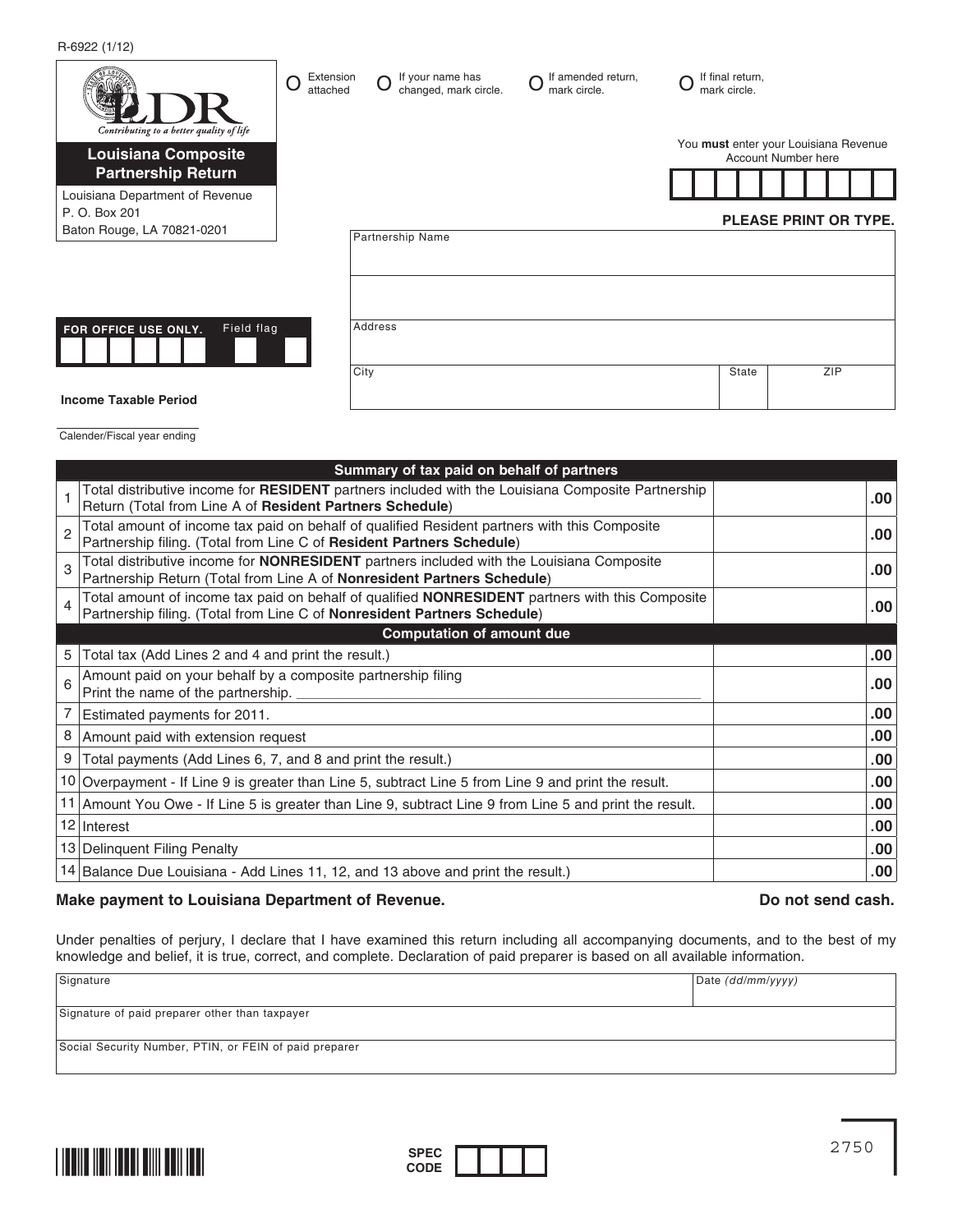R-6922 (1/12)



Louisiana Department of Revenue P. O. Box 201 Baton Rouge, LA 70821-0201

**Page of**

## **Resident Partners Schedule**

**PLEASE PRINT OR TYPE.**

Partnership Name

Revenue Account Number

| 1                                                                                                                               | $\overline{\mathbf{2}}$     | $\mathbf 3$                                                                             | 4                                              | 5                                     | 6                                     |
|---------------------------------------------------------------------------------------------------------------------------------|-----------------------------|-----------------------------------------------------------------------------------------|------------------------------------------------|---------------------------------------|---------------------------------------|
| <b>Partner</b><br><b>Number</b>                                                                                                 | Name and address of partner | <b>Partner ID</b><br>number<br>(Social Security<br>Number or Revenue<br>Account Number) | Included in<br>Composite<br>Return<br>(Yes/No) | <b>Distributable</b><br><b>Losses</b> | <b>Distributable</b><br><b>Income</b> |
|                                                                                                                                 |                             |                                                                                         |                                                |                                       |                                       |
|                                                                                                                                 |                             |                                                                                         |                                                |                                       |                                       |
|                                                                                                                                 |                             |                                                                                         |                                                |                                       |                                       |
|                                                                                                                                 |                             |                                                                                         |                                                |                                       |                                       |
|                                                                                                                                 |                             |                                                                                         |                                                |                                       |                                       |
|                                                                                                                                 |                             |                                                                                         |                                                |                                       |                                       |
|                                                                                                                                 |                             |                                                                                         |                                                |                                       |                                       |
|                                                                                                                                 |                             |                                                                                         |                                                |                                       |                                       |
|                                                                                                                                 |                             |                                                                                         |                                                |                                       |                                       |
|                                                                                                                                 |                             |                                                                                         |                                                |                                       |                                       |
|                                                                                                                                 |                             |                                                                                         |                                                |                                       |                                       |
|                                                                                                                                 |                             |                                                                                         |                                                |                                       |                                       |
|                                                                                                                                 |                             |                                                                                         |                                                |                                       |                                       |
|                                                                                                                                 |                             |                                                                                         |                                                |                                       |                                       |
|                                                                                                                                 |                             |                                                                                         |                                                |                                       |                                       |
|                                                                                                                                 |                             |                                                                                         |                                                |                                       |                                       |
|                                                                                                                                 |                             |                                                                                         |                                                |                                       |                                       |
|                                                                                                                                 |                             |                                                                                         |                                                |                                       |                                       |
|                                                                                                                                 |                             |                                                                                         |                                                |                                       |                                       |
| (DO NOT NET DISTRIBUTABLE LOSSES)                                                                                               |                             |                                                                                         |                                                |                                       |                                       |
| X.06                                                                                                                            |                             |                                                                                         |                                                |                                       |                                       |
| C. Total amount of income tax paid on behalf of qualified resident partners (Multiply the partner's share of Line A by Line B.) |                             |                                                                                         |                                                |                                       |                                       |